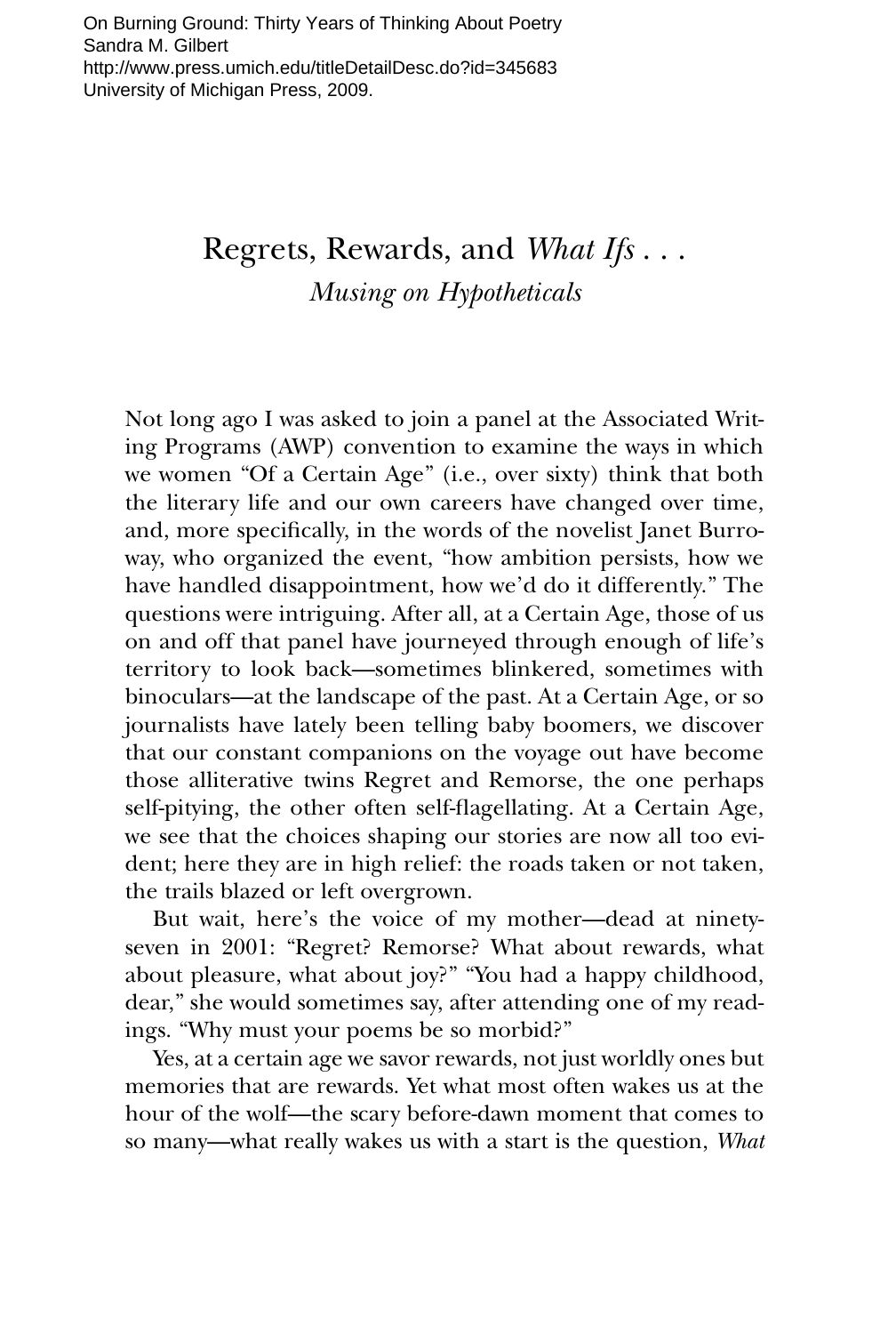On Burning Ground: Thirty Years of Thinking About Poetry Sandra M. Gilbert http://www.press.umich.edu/titleDetailDesc.do?id=345683 University of Michigan Press, 2009.

*if* . . . . This is the question that I'd identify with what lawyers like to call "the hypotheticals."

"Let's say the doctor didn't operate that day, what would he have done, what if he'd been sober the night before, what if the resident had been on the job instead of in the linen closet with the nurse?" Or the lawyer within, my superego speaking to my *moi,* as the French call the ego: "What if you hadn't gone on that roadtrip across Europe when you were twenty years old and six months pregnant? Would the baby have come to term—and lived?"

I'm focusing here on the deeply personal hypotheticals that haunt me most, the ones about loss and how it might have been averted: the wrongful death of my husband of thirty-five years after routine surgery in February 1991, the death of my threeday-old premature baby in September 1958. About my husband's death, I've written quite a few poems, including one called "The Hypothetical Life," in which I imagine us living "the life that escaped the surgeon's scalpel, / the blood that rained / from tubes they planted in you," even while I recognize that on the "real white real-life / wall where [his] likeness / hangs in an artist's pencilled effigy" his image has begun to fade, as if "the sky and its surly / mists had started / leaking through," leaving only a "hypothetical person." About the death of my firstborn, I've never written a poem that I felt I could publish—perhaps a measure of the intensity of that early shock.

But our mission as panelists was to talk about our literary lives, and that is my mission in this book as well, so I'll focus here on a few professional hypotheticals that haunt me. And broodings on the hypothetical, rather than musings on reward or regret or remorse, are what these are. Of course there are countless *what ifs* on which I could meditate right now, but I'll confine myself to only two.

Here's the first. The time, June 1957. The place, a fancy New York hotel dining room, and I mean fancy as only fifties fancy could be: black-jacketed waiters, white tablecloths of the sort always described as "snowy," heavy plates, heavier silver, etcetera. The characters: Cyrilly Abels, Managing Editor of *Mademoiselle* magazine; a famously important editor at Knopf who shall be nameless because I've forgotten his name; and me, an awkward,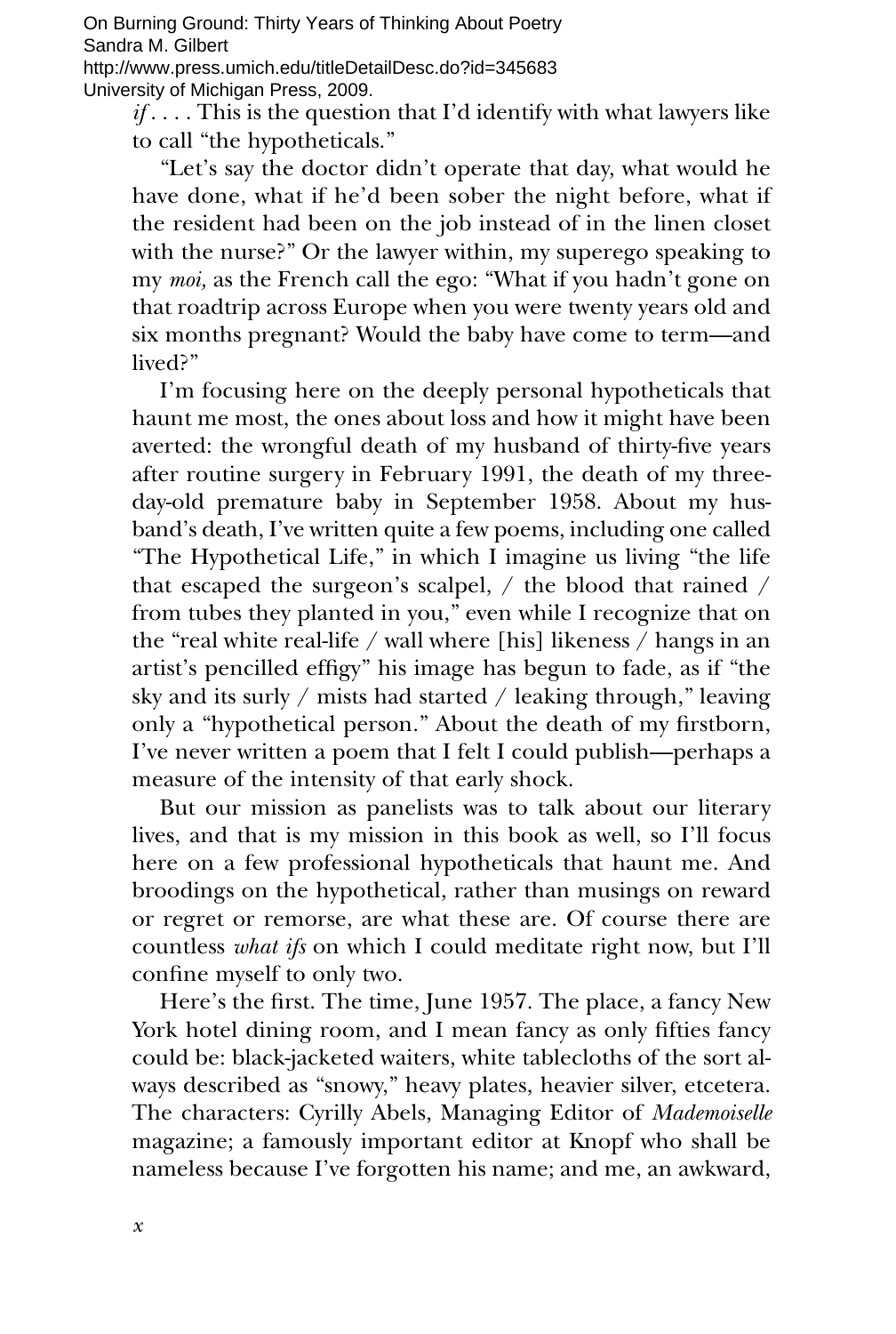On Burning Ground: Thirty Years of Thinking About Poetry Sandra M. Gilbert

http://www.press.umich.edu/titleDetailDesc.do?id=345683 University of Michigan Press, 2009.

self-conscious twenty-year-old who is this year's Guest Managing Editor at *Mademoiselle,* working with the very Cyrilly who was soon to turn into the much-maligned Jay Cee of *The Bell Jar.*

Cyrilly (turning to me while nibbling chef's salad): No Name (the Knopf editor) is very interested in seeing your manuscript. He'd like to consider publishing it!

No Name (I recall him as a large, hearty man): Yes, young lady, I'd love to look at it. One of your teachers at Cornell recommended it highly to me!

(I know this may sound like an Alzheimer's fantasy, but it  $isn't...$ 

Me (blushing and nibbling chef's salad): Oh I don't know. No. I don't think I'm really ready to show that manuscript to anyone. I don't think it's really good enough.

Yes, dear readers! I said it, I meant it—and did it ruin my life? Who can know? Maybe I was right and the book (for book it was) was awful. Maybe I was crazy because, after all, this was the nineteen-fifties and I was about to get married, turn down a fellowship to graduate school, and follow my husband (a doctoral candidate who'd been drafted into the army) to Germany, where he would be a Private First-Class in an ignominious encampment just outside Nurnberg, and I'd get pregnant and have a baby who'd be born prematurely and live only three days. And I'd stop writing poetry for five years.

Was I right? Was I wrong? I didn't publish a book of poems and certainly none of those poems in the manuscript that interested No Name Editor—for more than twenty years. Instead, I went to graduate school at Columbia, refused to join any writing workshops (though I could have taken some at Columbia's even then rather prestigious School of General Studies) and mostly stalked apart from the literary scene in what Byron, describing his brooding Childe Harold, called "joyless revery."

But who am I to decide, as the hour of the wolf strikes and the clock dings four-thirty a.m., then five a.m., whether I should have said yes or no to No Name Editor, so hearty and welcoming, with salad dressing dribbling down his chin? And if I had said yes, who can say that he'd then, himself, have said yet another yes to the manuscript?

And then—to finish this not truly tall tale of hypotheticals—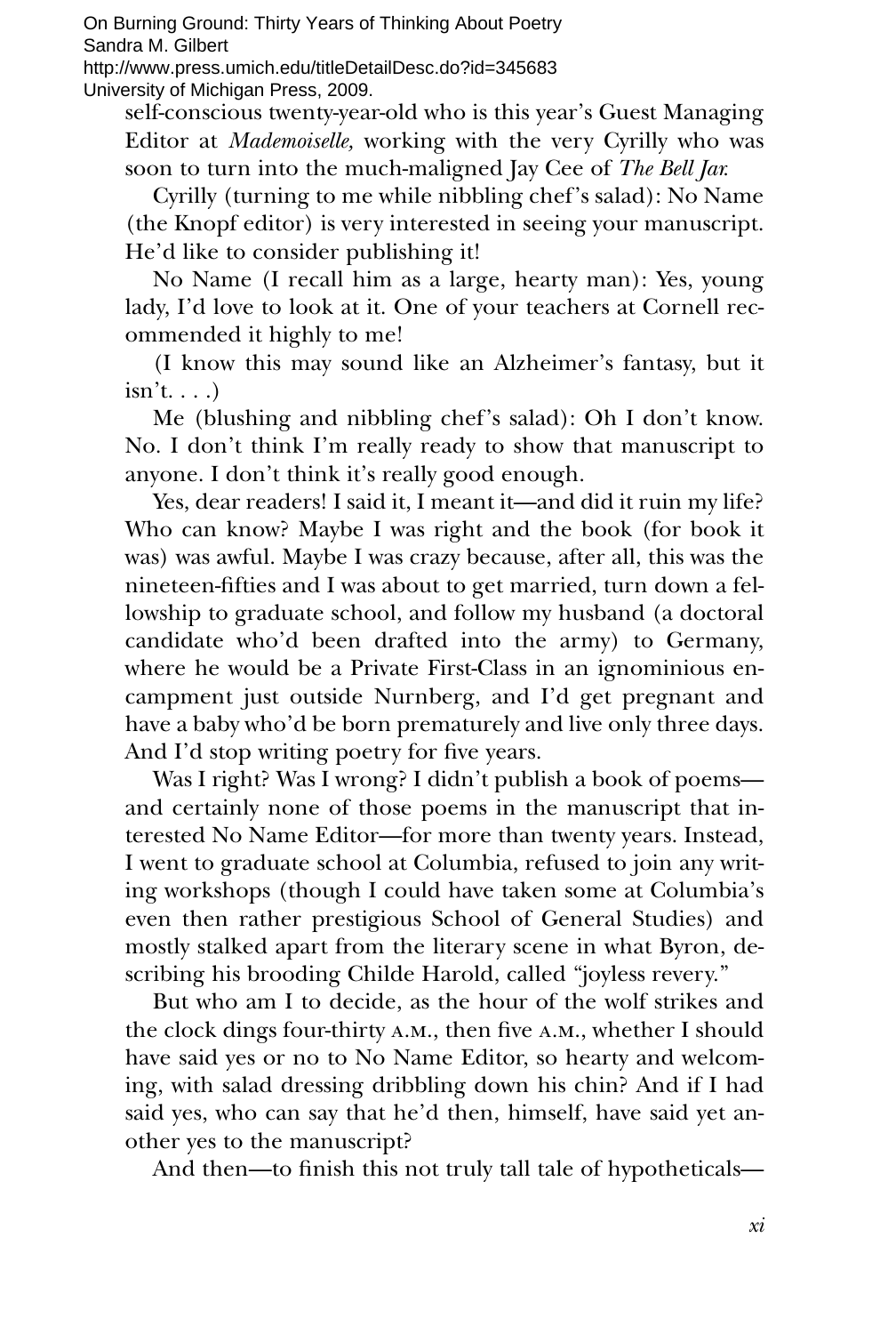On Burning Ground: Thirty Years of Thinking About Poetry Sandra M. Gilbert

http://www.press.umich.edu/titleDetailDesc.do?id=345683 University of Michigan Press, 2009.

there I was, fifteen years later, having just been fired from what was in any case a rather crummy job at a California State College, which, like the Editor, shall be nameless (although in this case I could, but won't, disclose the name). Fired, or rather, as I wrote in a poem that I long regarded as an originatory myth of my life as a writer and academic, "not retained"! But I had just had a book accepted—my doctoral dissertation, in fact—by a prestigious academic press, with many plaudits from a Critic who was in his way even more famous than No Name Editor. Still, the powers that "were" on that campus decided to boot me out. What was I to do? Everyone (including me) thought I was strangely, amazingly worthy; how extraordinary and, well, wrongful this situation was. It was the early seventies. Some of us had marched to protest the fate of a colleague fired the year before I met my nemesis. I myself had in fact led the march. Was this a vendetta for my late sixties/early seventies rebelliousness? Or what?

A couple of guys from the teachers' union came to see me and my husband; they sat in our living room drinking tea—or was it wine—or something, and said how extremely qualified I was, and how worthy I was, and how, as we all knew, I didn't deserve to be fired, or terminated, or "not retained," whatever. They wanted to take my case. They wanted to fight for me so that everybody in California, all over the state system, would know that you don't fool around with the Union. And as for me, I had grown up singing Union Songs: "Oh you can't scare me, I'm fightin' for the Union," and "There once was a union maid / She never was afraid," and so forth.

They looked earnestly at me and my husband, and we—longtime New York City union supporters—looked earnestly back at them. Shouldn't they, couldn't they, take My Case?

In the event, I said No, as I'd said No to No Name Editor under such different circumstances. I didn't want the "negative publicity," I told myself. Was I just a "careerist"? This union maid *was* "afraid"! I wanted another "real" job, a "serious" job. But then I was plunged into several years of theatrical anxiety, at one point splitting up my tight-knit family—my husband, me, our three kids, then twelve, ten, and eight—so I could go, after a desperate period of joblessness, to the heart of the heart of the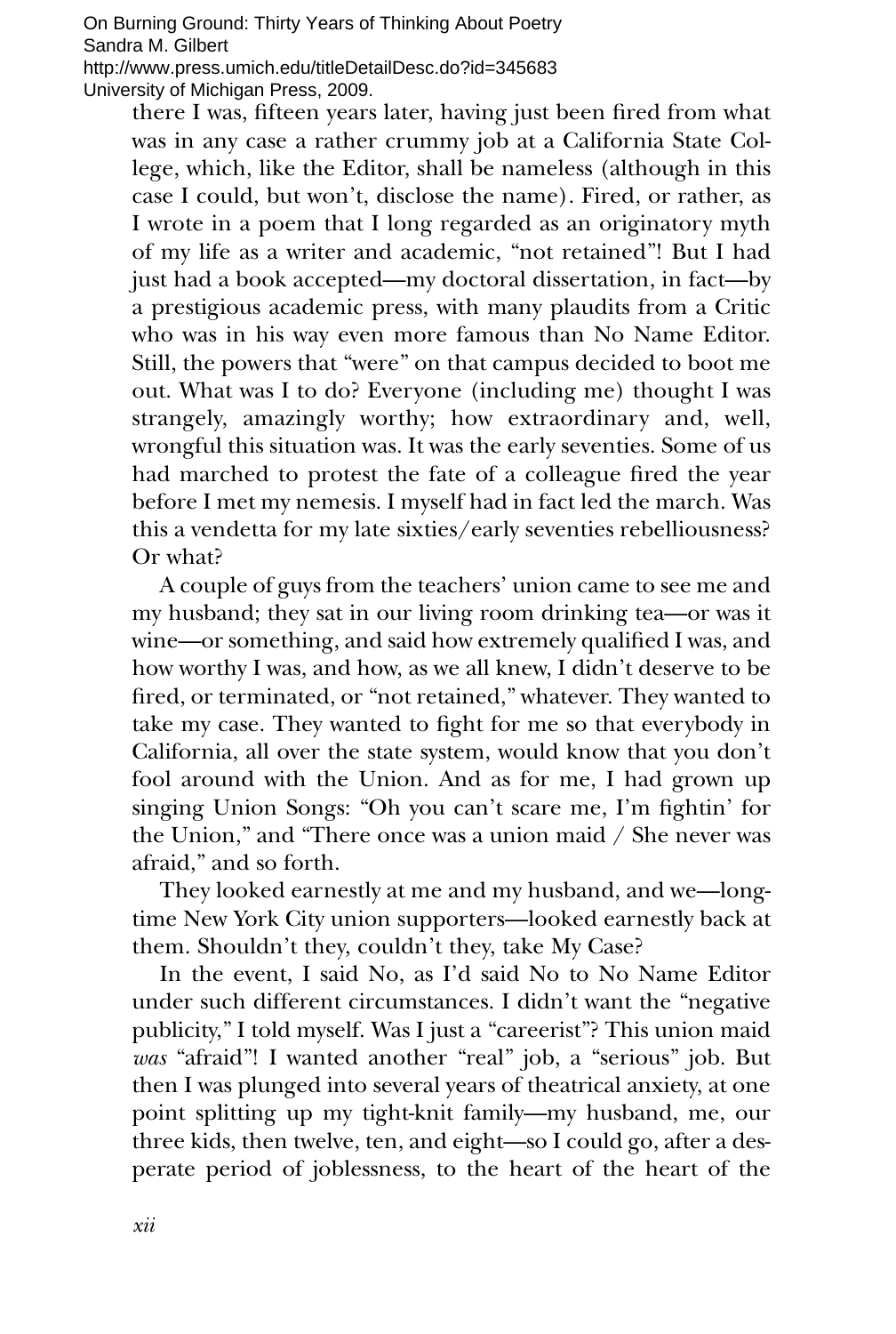On Burning Ground: Thirty Years of Thinking About Poetry Sandra M. Gilbert

http://www.press.umich.edu/titleDetailDesc.do?id=345683 University of Michigan Press, 2009.

country, Bloomington, Indiana, where I took on (temporarily) a life of singular autonomy, i.e., singleness, away from my beloved and our children.

As I always tell interviewers (and Susan Gubar does too), it was there that Susan and I met and—since it was 1973 and the Second Wave of feminism was beginning to crest—we taught a course in literature by women that we called "The Madwoman in the Attic," then turned it into a book and became feminist critics, working together on a range of projects for the next thirtyfive years. But what if I'd virtuously said Yes to the union guys? Or what if my life hadn't ever even reached that particular crossroads because, okay, what if I'd said Yes to No Name Editor? What "brilliant career" would or wouldn't have been mine?

Are these the regrets, the checks, the hesitations that must inevitably plague us as consciousness slams us toward the past in that oh-so-inevitable hour of the wolf? Trivial, perhaps. Think how much I've left out. Think of what T. S. Eliot speculated in "Burnt Norton": "What might have been is an abstraction / Remaining a perpetual possibility  $/$  Only in a world of speculation." Thus the writings I offer in this book are traces of what really *was.* After I lost my first baby, I had three more children and went to graduate school, started writing poetry again, wrote a dissertation on D. H. Lawrence, got a range of academic jobs, became a feminist critic, and, while working on longer scholarly projects, reviewed many collections of and about verse for various journals. When my husband died following routine surgery, I wrote a memoir examining the circumstances of his shocking and untimely death, then turned to cultural studies of grief and mourning. But throughout all these years I kept on writing poetry, reading poetry, and thinking about it. The essays collected here—some previously published, some so far unpublished are among the results of that ongoing process of meditation on verse. (Others, not included in this volume, are available online or in various periodicals.)

As the title "Confessional Poetics" indicates, part 1 of this book is the most personal. I wrote a number of the pieces as talks for AWP meetings or other events, and most reflect on my own hopes and practices as a poet. In part 2, "Figures in a Landscape," I focus on individual poets who have meant a great deal